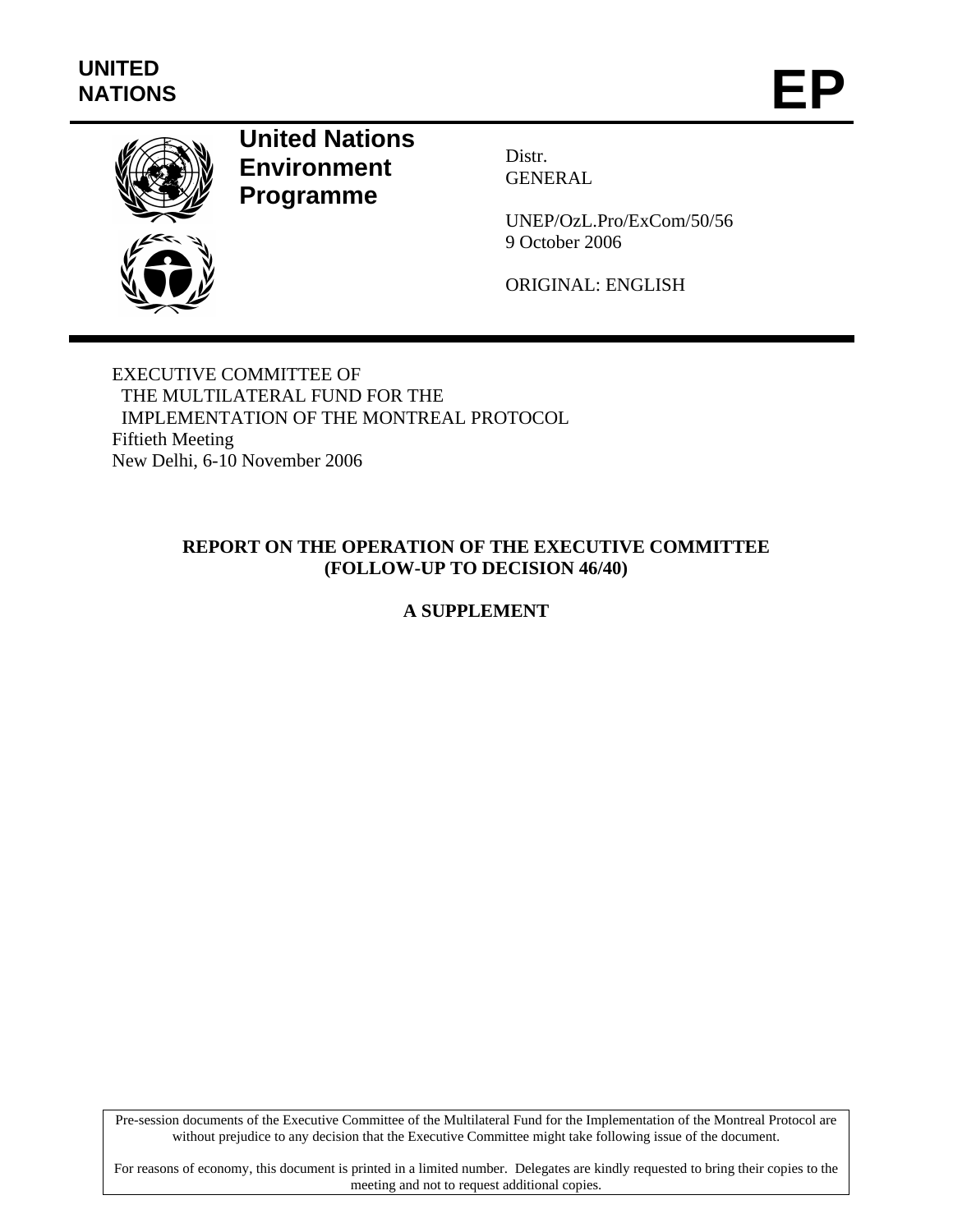## **I. BACKGROUND**

1. The Secretariat prepared and submitted to the 44<sup>th</sup> Meeting of the Executive Committee in 2004 a discussion paper on the operation of the Executive Committee (UNEP/OzL.Pro/ExCom/44/69) which examined the possibility of reducing the number of meetings of the Committee from three to two per year and the potential for an intersessional project approval procedure under a two-meeting per year scenario. Subsequently the Secretariat provided to the  $45<sup>th</sup>$  Meeting an additional assessment on the financial implications of reducing the number of meetings from three to two per year (UNEP/OzL.Pro/ExCom/45/48). The Executive Committee held discussions on the subject at its  $44<sup>th</sup>$ ,  $45<sup>th</sup>$  and  $46<sup>th</sup>$  Meetings and decided at the  $46<sup>th</sup>$  Meeting to "re-examine the issue at its  $50<sup>th</sup>$  Meeting" (decision 46/40).

2. The Secretariat is not re-issuing the two papers which were submitted to the  $44<sup>th</sup>$  and  $45<sup>th</sup>$  Meetings for the sake of economy, but is ready however to copy them electronically to any member or co-opted member before the Meeting and to make copies available during the meeting itself in New Delhi. Further, to facilitate the Committee resuming the discussions, the Secretariat has prepared this supplement which summarizes the major issues associated with reducing the number of meetings, updates the assessment of the workload of the Executive Committee included in the paper submitted to the  $44<sup>th</sup>$  Meeting and raises a number of questions to assist in focussing the discussion at the forthcoming meeting.

## **II. MAJOR ISSUES ASSOCIATED WITH REDUCING THE NUMBER OF MEETINGS**

## **II.1 The terms of reference of the Executive Committee: A legal issue**

3. The terms of reference (TOR) of the Executive Committee for the interim Multilateral Fund, which were adopted by the Second Meeting of the Parties (MOP) stipulated that "the Executive Committee shall meet at least twice a year". At the request of the Executive Committee, the Ninth Meeting of the Parties amended the TOR as follows: "the Executive Committee shall hold three meetings a year while retaining the flexibility to take advantage of the opportunity provided by other Montreal Protocol meetings to convene additional meetings where special circumstances made this desirable" (decision IX16).

4. As noted in document UNEP/OzL.Pro/ExCom/45/48 some members expressed the view that any proposal to reducing the number of meetings from three to two per year had to be endorsed by the MOP. One member however was also of the view that since the proposal to have two meetings did not contradict the original TOR, there was no need to seek endorsement from the MOP. The Executive Committee will therefore need to consider whether reverting to the original TOR's provision for at least two annual meetings requires endorsement by a Meeting of the Parties.

#### **II.2 Can the Executive Committee accomplish its duties at two meetings: A workload issue**

5. In its paper to the  $44<sup>th</sup>$  Meeting in 2004, the Secretariat did a forward-looking assessment of the workload of the Executive Committee and presented it in tabular form. An update of this assessment is presented in Annex I.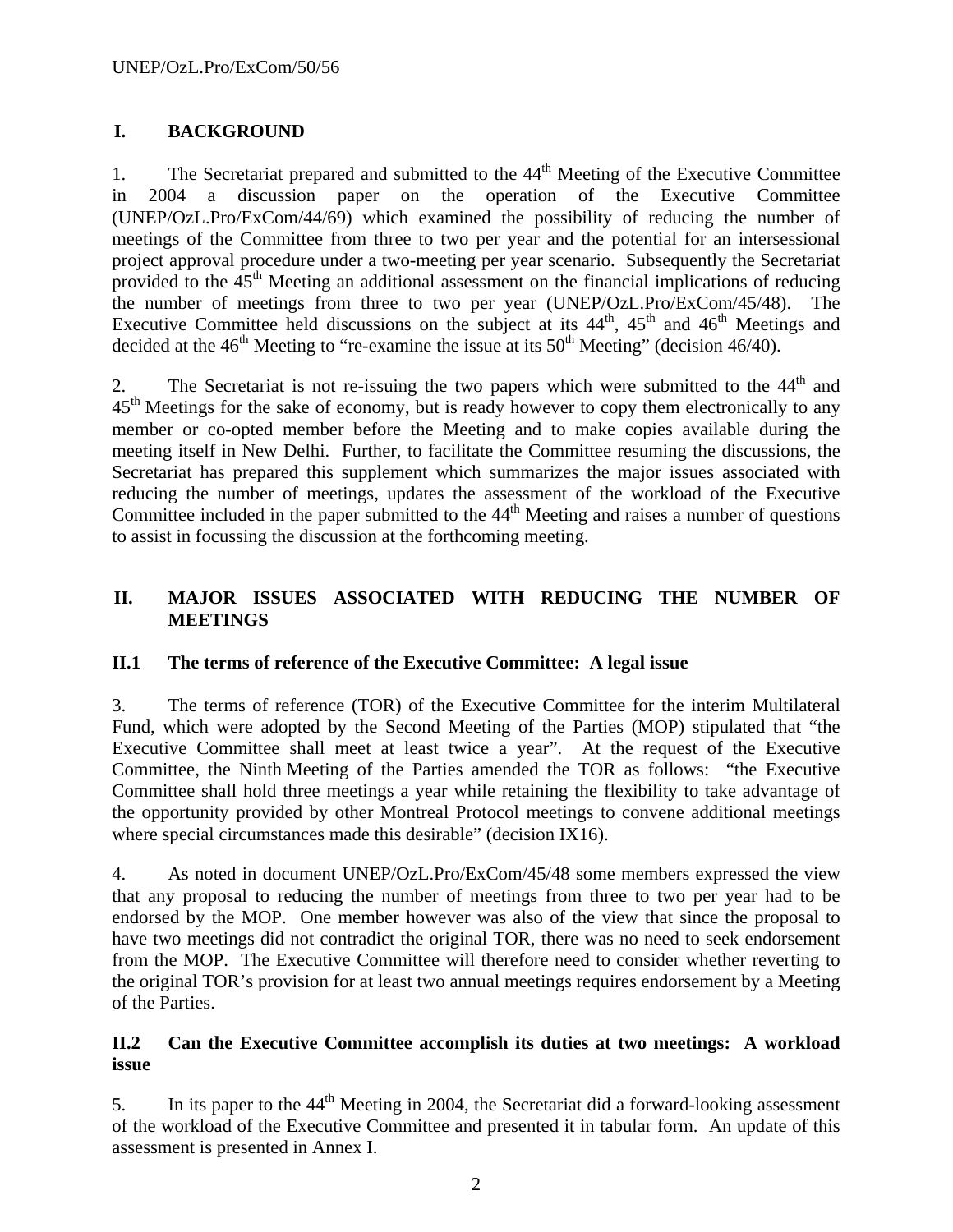6. In measuring the workload of the Executive Committee, it is important to differentiate between the workload of the Secretariat and that of the Executive Committee. What consumes time and energy and therefore adds to the workload of the Executive Committee at its meetings are issues outstanding either from policies or projects and programmes. For instance, 100 project proposals submitted to a meeting measure the workload of the Secretariat because it has to review them and formulate its recommendations to the Executive Committee. If after the review by the Secretariat only two projects have outstanding issues and are recommended for individual consideration, these two projects would constitute the workload of the Executive Committee for project approval at its meeting since they could result in a prolonged exchange of views among the members, with possible additional information from the implementing agencies and the Secretariat. This could take up the Committee's time while the other 98 projects are processed *en masse* through blanket approval. To provide some perspective on the degree of the challenge that projects with issues pose to the workload of the Executive Committee, a breakdown by meeting between the  $45<sup>th</sup>$  to the  $49<sup>th</sup>$  Meetings of the total number of submissions vis-a-vis the number of projects recommended for individual consideration is included in Annex I.

#### **II.3 How can two meetings a year accommodate the annual business cycle: An operational issue**

7. The analysis of the original paper showed that rearranging the various activities in the annual business cycle from three to two meetings was feasible depending on the timing of the two meetings. One of the alternative timings for holding the two meetings was May and November. The only difficult exception could be the progress reports which may have to be split between the two meetings since the financial data on projects from the previous year would not be available to be submitted to the Secretariat and assessed in time for the first meeting (May). As a result under a two-meeting scenario, the operational data on ongoing projects and programmes would be reviewed by the Executive Committee at the first meeting of the year and the financial data would be submitted to the second meeting together with other items on finance.

#### **II.4 An intersessional project approval procedure to address urgent cases of likely noncompliance**

8. The extended interval between meetings under the two-meetings per year scenario could require a procedure to address urgent cases of likely non-compliance. The existing intersessional approval procedure works on a "non-objection" basis and solicit the explicit opinion of each member of the Executive Committee on every project which is subject to the procedure. The only difference from approval at a Committee Meeting is a change in the mode of communication from voice to written and, of course, a lack of ready interchange of views between Members. The latest application of the procedure was the approval of the 2006 annual work programme of the Agreement for the Argentina CFC production sector in August 2006.

9. On the other hand, a procedure for the delegation of authority could be introduced on the basis of a level of authority provided to the Chief Officer to approve projects on behalf of the Executive Committee. The level of authority for approval could be pre-defined by the Executive Committee based on the level of funding involved, the type of project and other criteria. This could leave the Committee with the ability to focus more on strategic and policy matters as well as projects/activities with specific levels of expenditure or difficulty. In comparison, the existing procedure enables the Executive Committee to maintain a greater level of control than a procedure for a delegated authority to the Chief Officer.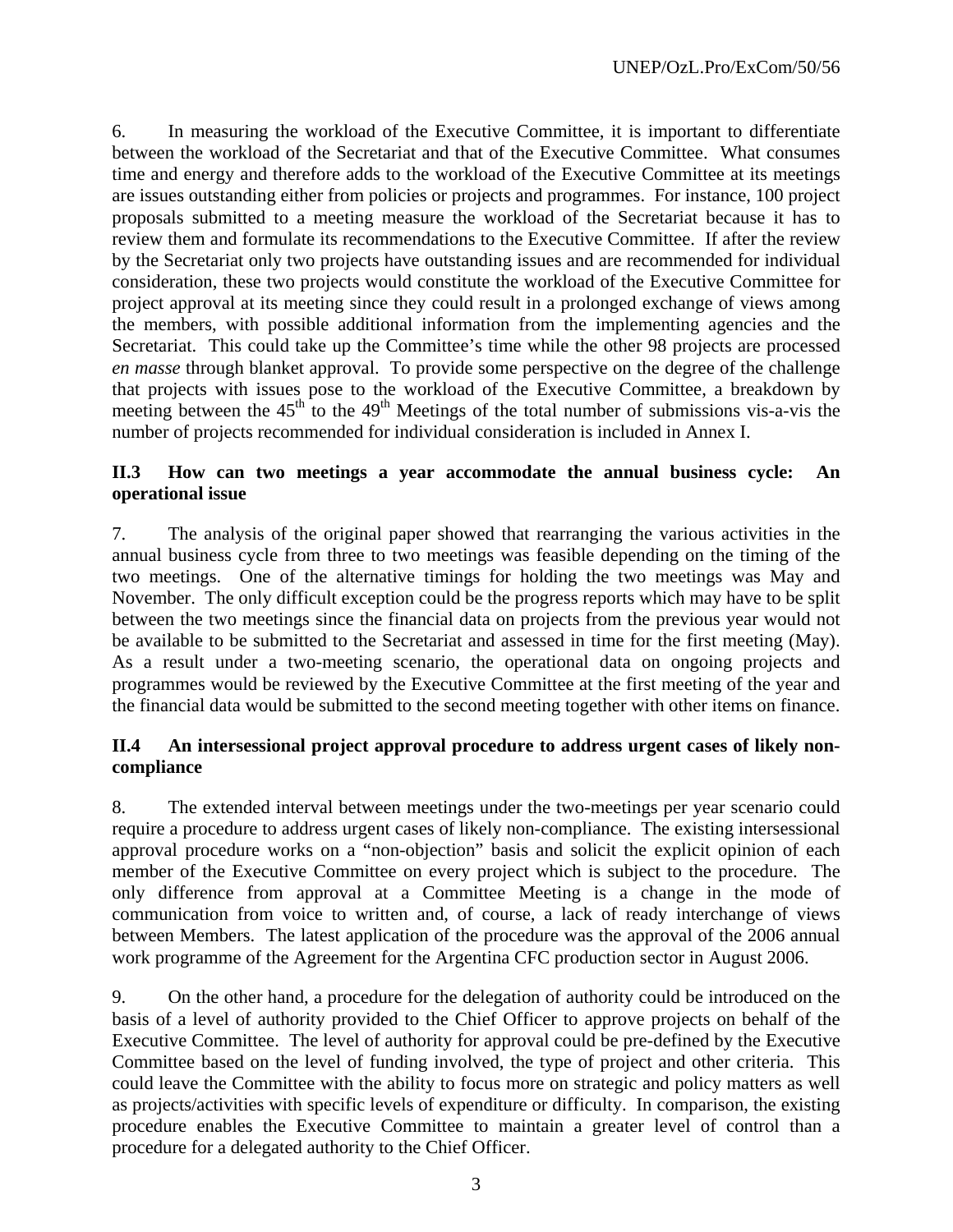## **II.5 Potential savings from reducing the number of meetings: A cost issue**

10. An item by item analysis of the cost of holding meetings of the Executive Committee showed that the savings from reducing the number of meetings from three to two per year could be approximately US \$200,000.

## **III. ISSUES FOR DISCUSSION**

11. Would it be necessary to seek endorsement from the MOP if a change to the TORs is deemed to be appropriate.

12. If an endorsement is necessary, when and how would this be raised with the MOP.

13. Does the updated workload assessment in Annex I show the possibility and basis for reducing the number of meetings of the Executive Committee from three to two per year.

14. Would it be necessary to introduce an intersessional project approval procedure when moving to a two meeting format, or would it be more advantageous to delay such a procedure in order to focus on the transition from the current three meetings to a new format with two meetings.

15. Would a level of delegated authority with clear parameters to the Chief Officer be necessary to expedite approval of certain projects/activities on behalf of the Committee.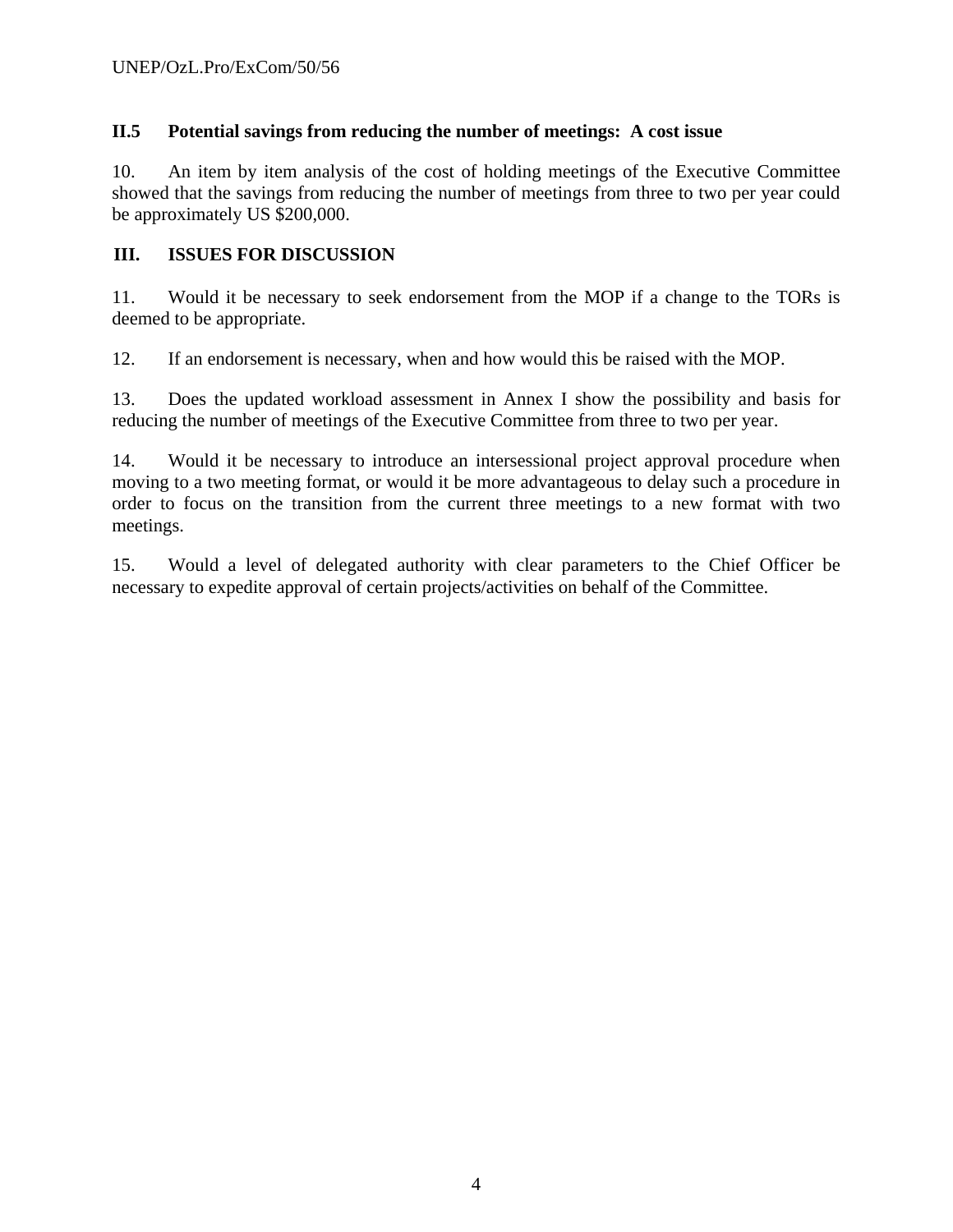## **ANNEX I: UPDATED ASSESSMENT OF THE WORKLOAD OF THE EXECUTIVE COMMITTEE**

|                                        | <b>Item</b>                                                     |         | <b>Burden</b> |      | Complexity | <b>Comments</b>                                                                                                                                          |                                                                                                                                                                                                                     |
|----------------------------------------|-----------------------------------------------------------------|---------|---------------|------|------------|----------------------------------------------------------------------------------------------------------------------------------------------------------|---------------------------------------------------------------------------------------------------------------------------------------------------------------------------------------------------------------------|
|                                        | <b>Now</b>                                                      | 2004    | 2006          | 2004 | 2006       | 2004                                                                                                                                                     | 2006                                                                                                                                                                                                                |
| Policies development and planning      |                                                                 |         |               |      |            |                                                                                                                                                          |                                                                                                                                                                                                                     |
|                                        | Guideline on project eligibility                                | Low     | Low           | Low  | Low        | issues will arise with<br>Generally well established:<br>application of guidelines                                                                       | Same as 2004                                                                                                                                                                                                        |
|                                        | Resources management and<br>allocation for business<br>planning | High    | High          | High | High       | Criteria to balance between the need for acceleration<br>from approved MYAs and the need for compliance in<br>accordance with Montreal Protocol schedule | The balance between need for acceleration and need for<br>compliance is less compelling. The current challenge is the<br>balance between compliance and forward-looking planning on<br>HCFCs, ODS destruction, etc. |
|                                        | Assistance to LVCs                                              | High    | High          | High | High       | Replenishment of over 80 RMPs in LVC prior to 2007                                                                                                       | Guidelines on funding TPMP approved at 45 <sup>th</sup> Meeting. Current<br>challenge is to have about 60 TPMPs submitted and approved for<br>assistance to LVCs beyond 2007.                                       |
|                                        | <b>Project implementation</b>                                   |         |               |      |            |                                                                                                                                                          |                                                                                                                                                                                                                     |
|                                        | Project level monitoring                                        | Low     | Low           | Low  | Low        | Well established                                                                                                                                         | Well established and most of stand-alone projects are being<br>completed.                                                                                                                                           |
|                                        | MYA monitoring                                                  | High    | High          | High | High       | Criteria under development                                                                                                                               | Guidelines on verification of national consumption targets for<br>MYAs approved at 46 <sup>th</sup> Meeting. Further refinement and<br>streamlining reporting and monitoring needed.                                |
|                                        | Compliance monitoring                                           | High    | High          | High | High       | New indicators and systems needed                                                                                                                        | Revised country programme reporting format approved at 46 <sup>th</sup><br>Meeting to enable improved compliance monitoring. Further<br>refinement is needed.                                                       |
| Project approvals (on an annual basis) |                                                                 |         |               |      |            |                                                                                                                                                          |                                                                                                                                                                                                                     |
|                                        | Country programme updates                                       | $4 - 5$ | $4 - 5$       | Low  | Low        | Well established                                                                                                                                         | Same as 2004.                                                                                                                                                                                                       |
|                                        | Institutional strengthening and<br>renewals                     | 70      | 70            | Low  | Low        | Well established                                                                                                                                         | Policies and guidelines well established.                                                                                                                                                                           |
|                                        | On-going MYAs                                                   | 55      | 85            | High | High       | Criteria for monitoring under development                                                                                                                | Guidelines on verification of national consumption targets for<br>MYAs approved at 46 <sup>th</sup> Meeting. Further refinement and<br>streamlining reporting and monitoring needed.                                |
|                                        | New MYAs                                                        | 30      | $63*$         | High | High       | No uniform cost-effectiveness thresholds for MYAs.<br>although with a good number of precedents                                                          | Good experience in approving MYAs in non-LVCs. Guidelines<br>on funding TPMP approved at 45 <sup>th</sup> Meeting.                                                                                                  |
|                                        | RMPs LVC replenishment                                          | 86      | $20**$        | High | High       | Criteria to be designed                                                                                                                                  | Good experience in approving MYAs in non-LVCs. Guidelines<br>on funding TPMP approved at 45 <sup>th</sup> Meeting.                                                                                                  |
|                                        | Work programmes and<br>amendments                               | 50      | 50            | Low  | Low        | Well established for project preparation                                                                                                                 | Policies and guidelines for project preparation well established.                                                                                                                                                   |

amendments<br>
\* As per 2006-2008 business plan, 47 TPMP/RMP update and 14 sector plans for non LVCs are to be approved within the 3 years.

\*\* An additional 20 LVCs should receive funding according to 3 year rolling plan